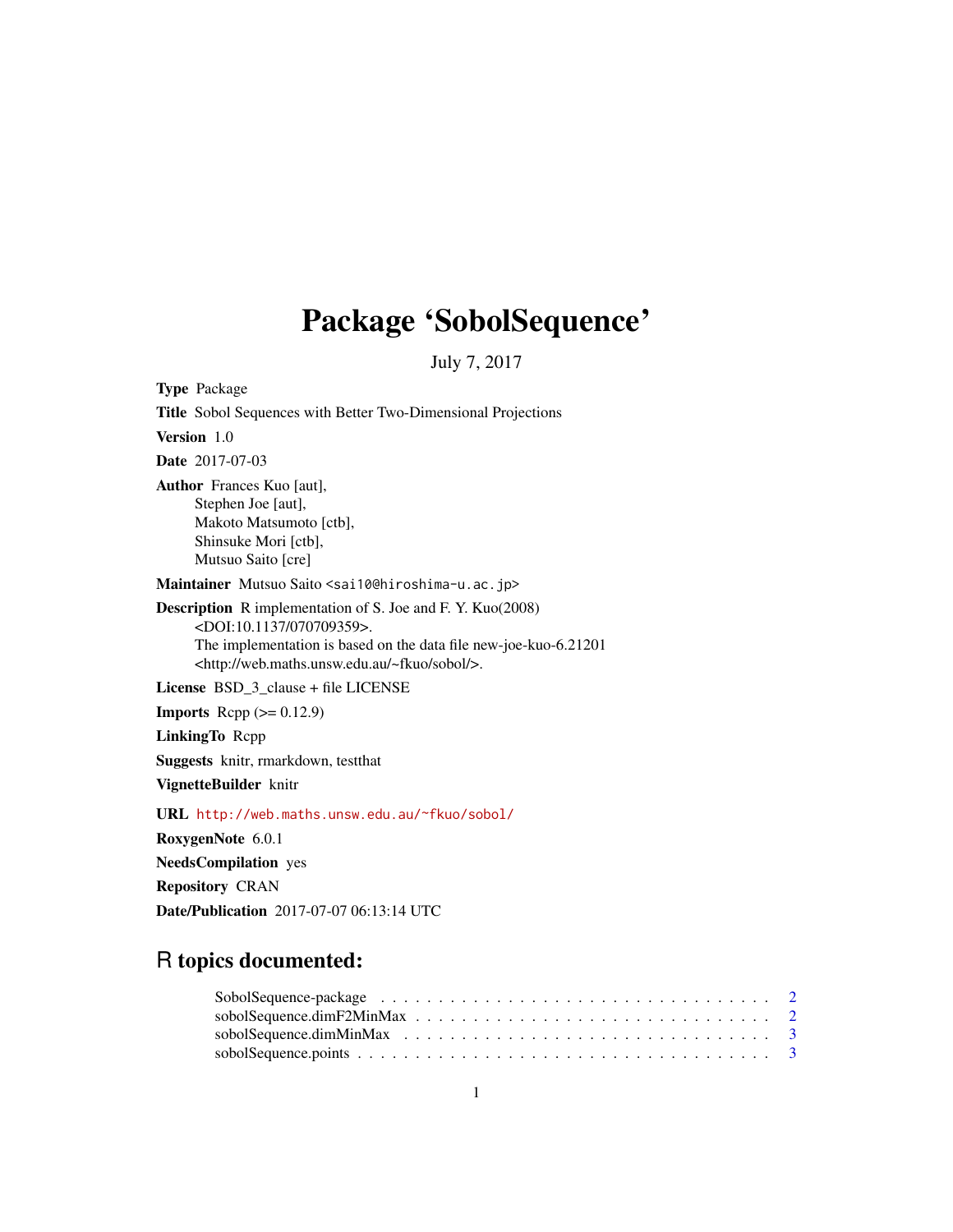#### <span id="page-1-0"></span>**Index** [4](#page-3-0)

SobolSequence-package *Sobol Sequence*

#### **Description**

R implementation of S. Joe and F. Y. Kuo, "Constructing Sobol sequences with better two-dimensional projections", SIAM J. Sci. Comput. 30, 2635-2654 (2008).

#### Details

The implementation is based on the data file new-joe-kuo-6.21201 <http://web.maths.unsw.edu.au/~fkuo/sobol/>.

Porting to R by Mutsuo Saito. The R version does not returns cordinate value zero, but returns value very near to zero, 2^-64.

#### Acknowledgments

I, Mutsuo Saito, wish to thank Frances Kuo and Stephen Joe for their research, and agreement to use thier source code.

The development of this R code is partially supported by JST CREST.

#### Reference

S. Joe and F. Y. Kuo, "Constructing Sobol sequences with better two-dimensional projections", SIAM J. Sci. Comput. 30, 2635-2654 (2008).

#### Examples

```
srange <- sobolSequence.dimMinMax()
mrange <- sobolSequence.dimF2MinMax(srange[1])
points <- sobolSequence.points(dimR=srange[1], dimF2=mrange[1], count=10000)
points <- sobolSequence.points(dimR=srange[1], dimF2=mrange[1], count=10000,
                               digitalShift=TRUE)
```
sobolSequence.dimF2MinMax

*get minimum and maximum F2 dimension number.*

#### **Description**

get minimum and maximum F2 dimension number.

#### Usage

sobolSequence.dimF2MinMax(dimR)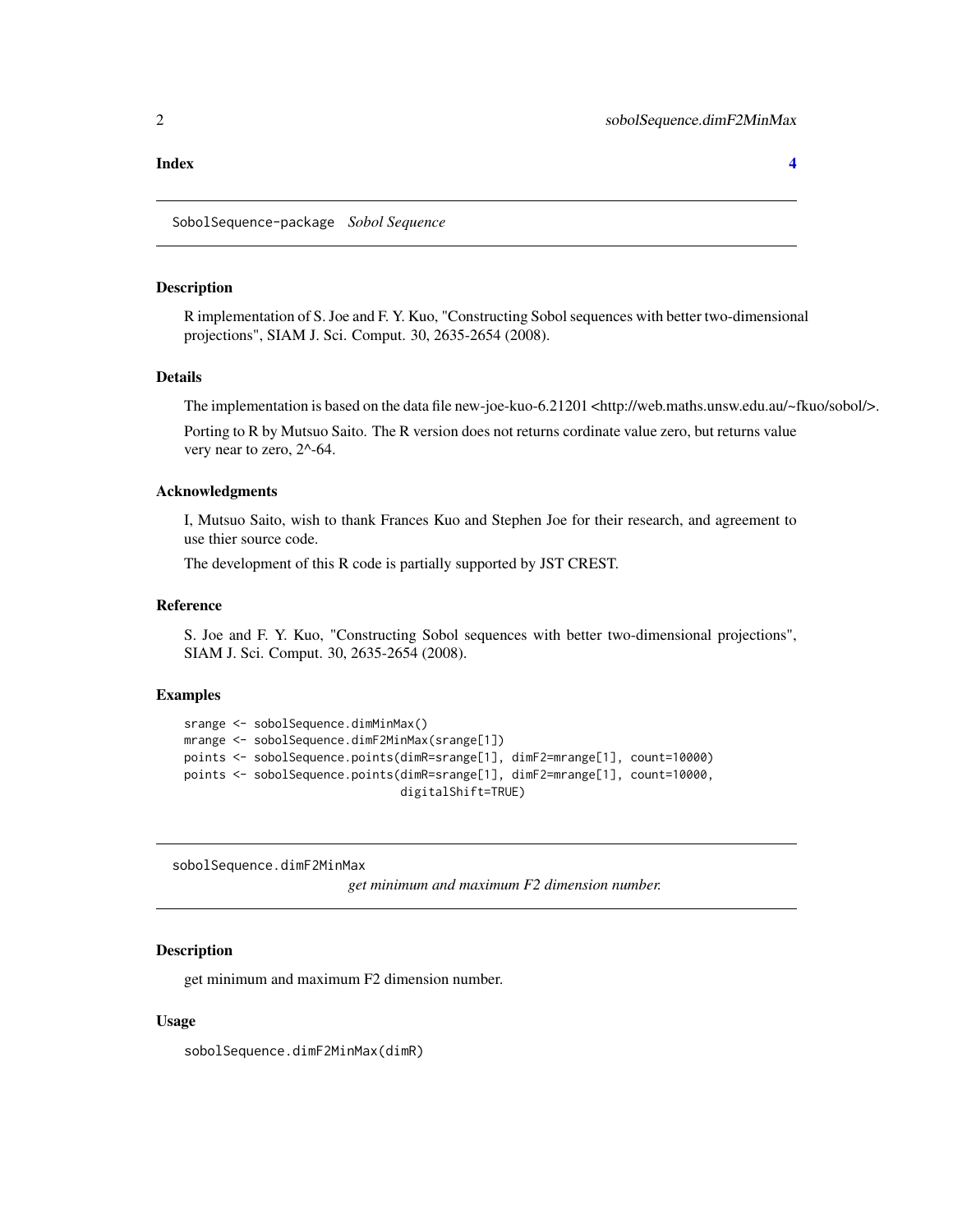#### <span id="page-2-0"></span>Arguments

dimR dimention.

#### Value

supportd minimum and maximum F2 dimension number.

sobolSequence.dimMinMax

*get minimum and maximum dimension number of Sobol Sequence*

#### Description

get minimum and maximum dimension number of Sobol Sequence

#### Usage

sobolSequence.dimMinMax()

#### Value

supportd minimum and maximum dimension number.

sobolSequence.points *get points from SobolSequence*

#### Description

This R version does not returns cordinate value zero, but returns value very near to zero, 2^-64.

#### Usage

```
sobolSequence.points(dimR, dimF2 = 10, count, digitalShift = FALSE)
```
#### Arguments

| dimR         | dimention.                    |
|--------------|-------------------------------|
| dimF2        | F2-dimention of each element. |
| count        | number of points.             |
| digitalShift | use digital shift or not.     |

#### Value

matrix of points where every row contains dimR dimensional point.